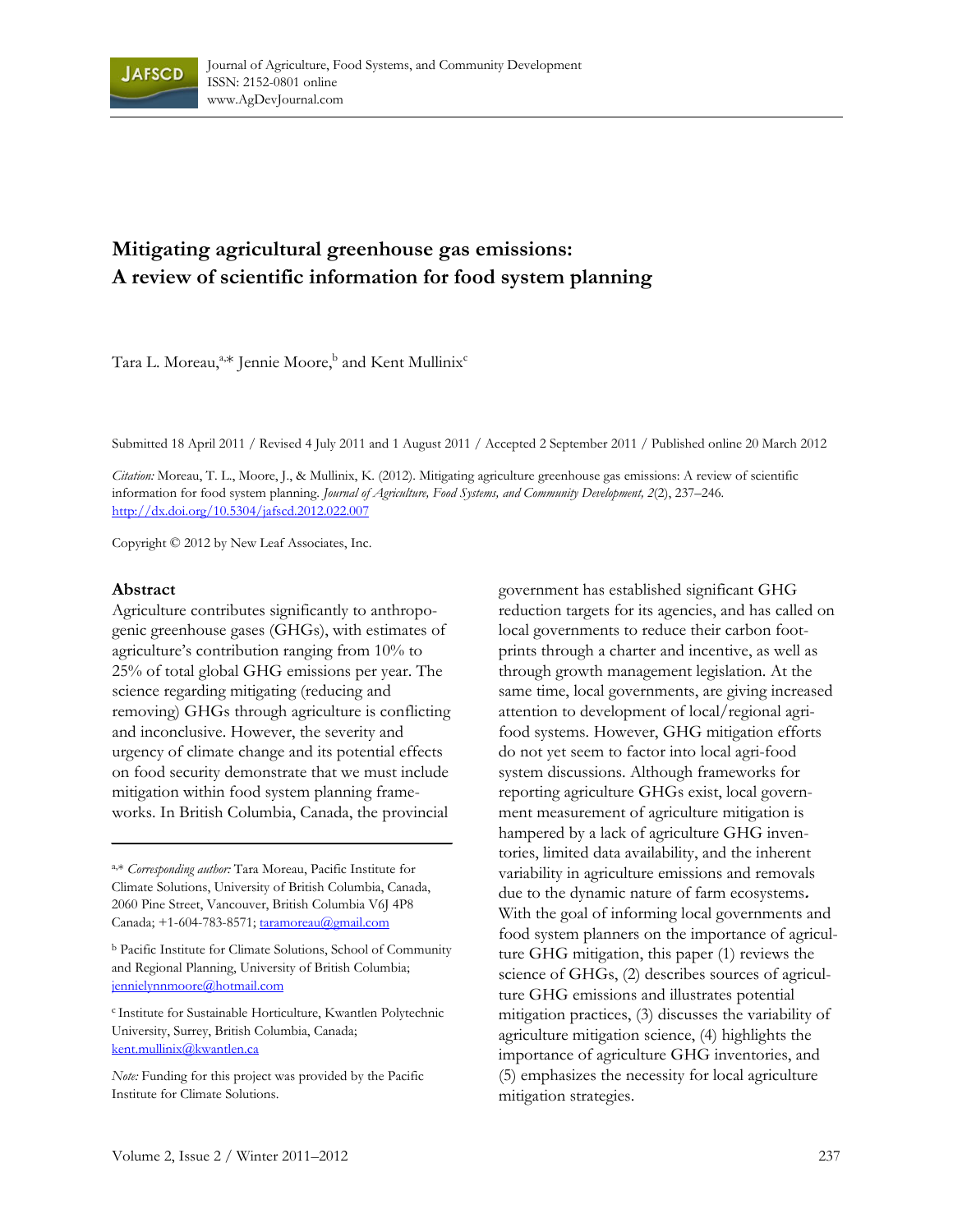# **Keywords**

agriculture, carbon sequestration, climate change, food systems, greenhouse gas (GHG), GHG inventory, GHG mitigation, local governments

# **Introduction**

The Earth's climate is changing in direct response to anthropogenic GHGs, as manifested in increasing global average air and ocean temperatures, melting of snow and ice, and rising sea levels (Intergovernmental Panel on Climate Change (IPCC), 2007a). In 2004, 77% of total global anthropogenic emissions  $(49,000 \text{ MtCO}_2e)$  were from carbon dioxide  $(CO<sub>2</sub>)$ , 14% from methane (CH<sub>4</sub>),  $8\%$  from nitrous oxide (N<sub>2</sub>O), and  $1\%$  from other GHGs (IPCC, 2007b). The global food system is estimated to contribute at minimum onethird of all global anthropogenic emissions, more than twice that of the transport sector (IPCC, 2007a; Scialabba & Muller-Lindenlauf, 2010). Agriculture alone contributes between 10% and 25% of annual GHGs, both directly and indirectly, through land-use changes, land management, and production practices (Scialabba & Muller-Lindenlauf, 2010; Smith…Sirotenko, 2007). Methane, nitrous oxide, and carbon dioxide are considered the three<sup>1</sup> most important GHGs emitted from agriculture (Smith…Sirotenko, 2007; Smith, Grant, Desjardins, Worth, Li, Boles, & Huffman, 2010). In the coming decades, agriculture GHG emissions are expected to rise as the global population increases and as changes in diets (especially consumption of more animal protein) continue (Smith…Sirotenko, 2007).

The United Nations Framework Convention on Climate Change (UNFCCC) promotes mitigation and adaptation as two main options to address climate change. Mitigation involves reducing GHGs emitted into the atmosphere and removing atmospheric GHGs through the use of sinks

(carbon sequestration). Climate change adaptation for agriculture involves building resistance (the ability to resist the impact of a disturbance) and resilience (the ability to recover from disturbance) within agro-ecosystems, communities, and governance operations to prepare for climatic change and its impacts (Holt-Giménez, 2002; Pimm, 1984). Mitigation and adaptation differ in at least three ways including: (1) temporal and spatial scales at which the options are effective; (2) methods by which costs and benefits can be inventoried, estimated, and compared; and (3) stakeholders and governance drivers involved in their implementation (Klein, Schipper, & Dessai, 2005). Finding synergies between the two response options is considered ideal. However, due to their differences, each response requires separate attention and individual action in order to properly respond to climate change. Although the importance of adaptation is recognized, the focus of this paper is on mitigation within agriculture.

Regionally appropriate improved agriculture practices can reduce the amount of GHGs entering the atmosphere (Scialabba & Muller-Lindenlauf, 2010; Smith…Sirotenko, 2007), and carbon sequestration is considered a partial solution to short- and medium-term removal of atmospheric carbon (Hutchinson, Campbell, & Desjardins, 2007; Lal, 2009; Morgan et al., 2010). However, the science of mitigating GHGs through agriculture is sometimes variable, conflicting, and inconclusive. The scientific uncertainties around mitigating GHGs in agriculture may imply the need to postpone action while additional knowledge and greater clarity are sought, but given the urgency of climate change, agriculture mitigation planning must be vigorously pursued and strategies implemented. In fact, despite these uncertainties, a number of long-term policy decisions to mitigate GHGs are being implemented by various levels of government around the world.

 $\overline{a}$ 

<sup>1</sup> Water vapor is an important GHG, but the effects of its emissions (especially from agriculture) are not well understood at this time, and therefore it is not included in this discussion. Refrigerants such as hydrofluorocarbons (HFCs) and perfluorcarbons (PFCs) are also associated with agriculture, but they are released in smaller quantities.

Climate change mitigation strategies within agriculture must consider and address regional environmental, economic and social priorities. In British Columbia, Canada, mandated climate policies are challenging local governments to achieve signifi-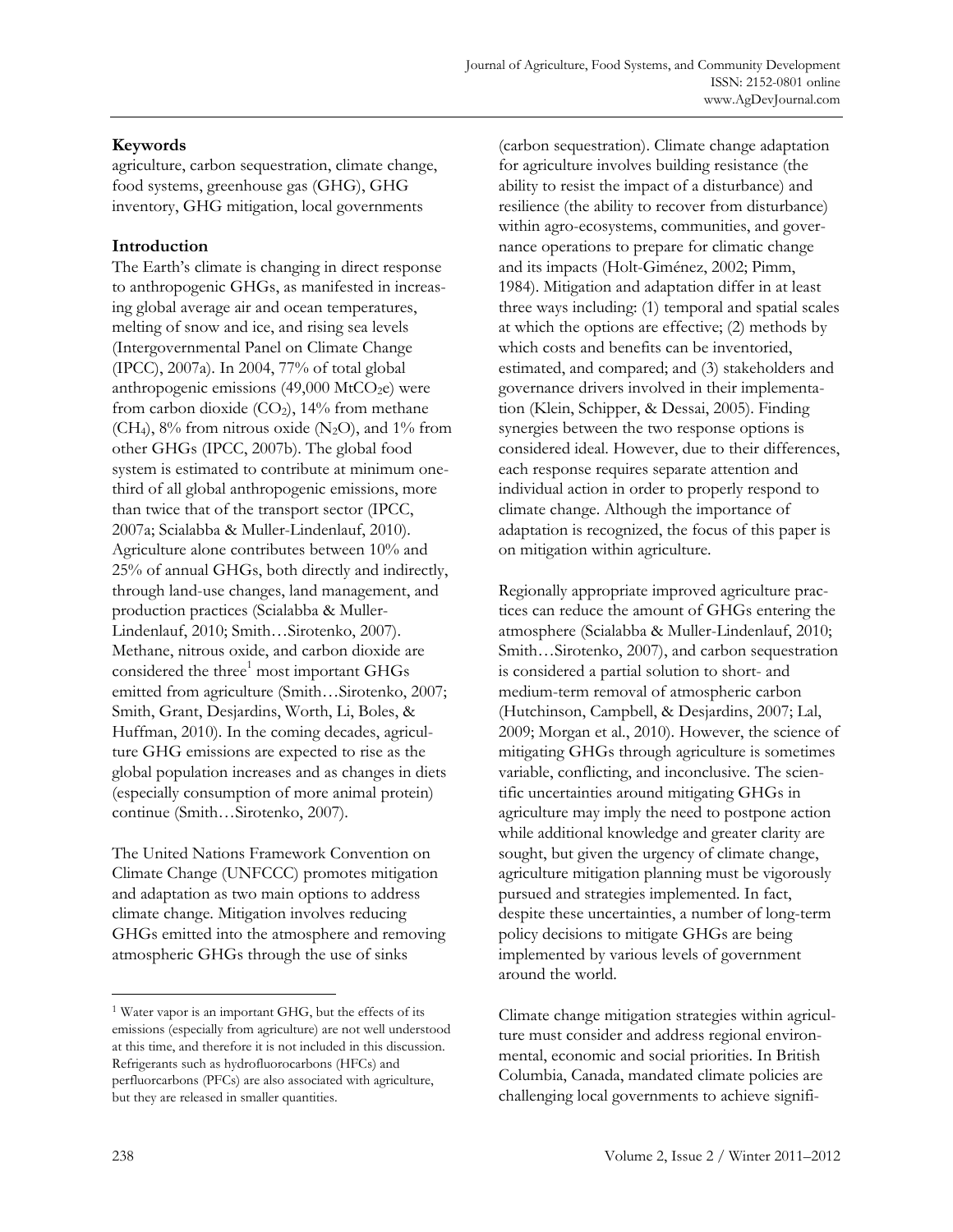cant GHG reduction targets within their operations. Since 2008, local government attention has focused on where the greatest GHG reductions are perceived to exist, namely, transportation, waste, and buildings. At the same time, local and regional agri-food systems strategies are being pursued to achieve food security and public health goals. However, the merging of GHG emissions reductions and regional food system planning has been limited. With the goal of raising awareness of the necessity for agriculture GHG mitigation planning by local governments, the objective of this paper is to give an overview of the pertinent scientific information. Specifically, we (1) review the science around climate change and GHG emissions, (2) identify sources of agriculture emissions and illustrate potential mitigation practices, (3) discuss the uncertainties associated with agriculture mitigation, (4) describe agriculture GHG inventories, and (5) highlight the need for local governments to engage in measuring and monitoring agriculture emissions.

# **Science of Greenhouse Gases (GHGs)**

Greenhouse gases are a group of trace substances in our atmosphere that absorb and emit infrared radiation emanating from the Earth's surface. If it were not for trace GHGs in our atmosphere, the surface temperature of Earth would be -18°C (Jenkinson, 2010). However, since the start of the Industrial Revolution in the 1750s, human activities have substantially increased atmospheric concentrations of GHGs. For example, the atmospheric concentration of carbon dioxide  $(CO<sub>2</sub>)$  has increased from 280 parts per million (ppm) in the 1750s to 379 ppm in 2005. Within the same time frame, methane (CH4) concentrations have increased from 715 parts per billion (ppb) to 1774 ppb, and nitrous oxide  $(N_20)$  has increased from about 270 ppb to 319 ppb (IPCC, 2007a).

A GHGs' ability to contribute to global warming, referred to as global warming potential (GWP), is determined by its atmospheric lifetime and capacity to trap heat over a given period of time. GWP compares the mass of a particular gas relative to the same mass of carbon dioxide. For example, evaluated over a 100-year time frame, one unit of N2O has a GWP 296 times that of one unit of

CO2, and CH4 has a GWP 23 times one unit of CO2 (Forster et al., 2007). To describe the flow of GHGs into the atmosphere, researchers use carbon dioxide equivalents  $(CO<sub>2</sub>e)$  as the unit of measure. The  $CO<sub>2</sub>e$  value is obtained by multiplying the total quantity (mass) of a gaseous emission by its GWP.  $MtCO<sub>2</sub>e$  is the standard measurement of the amount of  $CO<sub>2</sub>$  emissions that are reduced or secluded from our environment, and stands for metric tonne (ton) carbon dioxide equivalent. A ton of carbon dioxide equals 2204.62 pounds of  $CO<sub>2</sub>$  ("Common Questions About MtCO<sub>2</sub>," 2008).

#### **Sources of Agriculture GHG Emissions**

*Methane:* Methane emissions from agriculture are associated with the decomposition of organic materials (plant debris and animal wastes) in anaerobic (without oxygen) conditions, from ruminant livestock digestion (enteric fermentation in cattle, sheep, and goats), stored manures, and crops grown in flooded conditions (such as rice). CH4 emissions from animal waste can be reduced through improved storage and handling of waste (e.g., covering manure pits) and through the use of anaerobic digesters (Smith…Sirotenko, 2007). Decomposing manures also release  $N_2O$ , which complicates manure management mitigation strategies because certain practices that decrease  $CH<sub>4</sub>$  may increase N<sub>2</sub>O. Composting manures rather than leaving them as liquid slurry, for example, was found to decrease CH<sub>4</sub> emissions but to increase  $N_2O$  emissions (Paustian et al., 2004). CH4 emissions from enteric fermentation can be mitigated by dietary manipulation<sup>2</sup> (such as replacing forages with concentrates [e.g., starch or fiber], improving pasture quality, optimizing protein intake, etc.), breeding for lower emitting animals, and using dietary additives (such as probiotics) that suppress bacteria that produce methane (Eagle, Henry, Olander, Haugen-Kozyra, Millar, & Roberton, 2010; Smith…Sirotenko, 2007; Smith et al., 2008).

 $\overline{a}$ 

<sup>2</sup> There is ongoing discussion about GHG mitigation by dietary manipulation of cattle due to differences in methodologies and regional practices. This discussion is beyond the scope of this paper.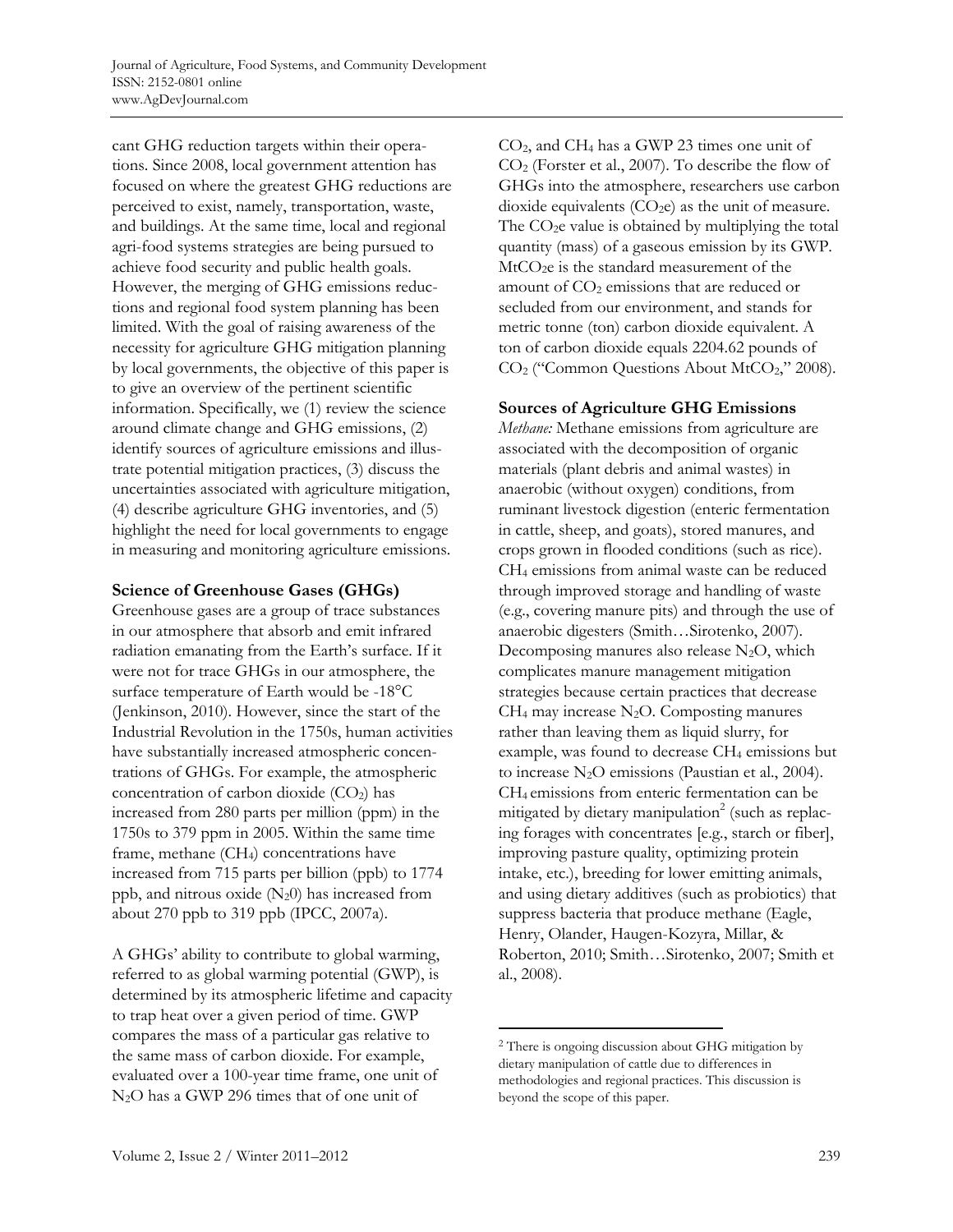*Nitrous Oxide:* Nitrous oxide is released when bacteria mineralize nitrogenous substances in soils and manure pits, and when synthetic nitrogenous fertilizers applied to fields volatize into the atmosphere. Soil microorganisms produce N2O emissions through two microbial soil processes: nitrification (conversion of ammonium [NH4 +] to nitrate nitrogen  $[NO<sub>3</sub>])$  and denitrification (conversion of nitrate nitrogen [NO3] to dinitrogen [NO2]). The most important conditions that affect N2O emissions from fields treated with fertilizers containing ammonium and nitrate include (1) environmental factors such as ambient temperature, soil oxygen concentrations, soil texture, and soil pH, and (2) farm management and crop production practices such as fertilizer type used, application rate (the amount of ammonium  $[NH_4^+]$ and nitrate  $[NO<sub>3</sub>]$  present for nitrification and denitrification, respectively), timing and method of application, and type of crop species treated (with major differences between grasses, legumes, and annual crops) (IFA/FAO, 2001). Recommended practices to reduce  $N_2O$  emissions from production agriculture activities include changing nitrogen fertilizer sources (e.g., changing from anhydrous ammonia or urea to slow-release fertilizers or biological sources), using nitrification inhibitors, minimizing N fertilizer rates, calibrating N fertilizer application to crop needs, and adjusting N fertilizer placement (Eagle et al., 2010; Scialabba & Muller-Lindenlauf, 2010; Smith…Sirotenko, 2007; Snyder, Bruulsema, Jensen, & Fixen, 2009).

*Carbon Dioxide:* Carbon dioxide from agriculture activities is generated directly from microbial decomposition of organic matter, biomass burning, and on-farm combustion of fossil fuels to run machinery.  $CO<sub>2</sub>$  is generated indirectly from the manufacturing and transport of various production inputs (e.g., pesticides and fertilizers) and from farm infrastructure (Lal, 2004). Recognized practices to reduce production agriculture CO2 emissions include minimizing external inputs (e.g., pesticides and fertilizers), improving energy efficiency of farm machinery and minimizing their use, improving irrigation practices (through appropriate scheduling and application mechanisms), minimizing fuel-consuming operations, switching

fuel sources (from gasoline and diesel to natural gas, ethanol, or biofuel), implementing on-farm renewable energy production (e.g., anaerobic digesters, solar, wind, geothermal or hydroelectric power), establishing biofuel plantations on degraded soils, and reducing loss of soil organic carbon by increasing soil organic matter content via incorporation (e.g., shifting to conservation tillage or no-till, retaining crop residues, avoiding burning residues) (Eagle et al., 2010; Kruger et al., 2010; Lal, 2004; Niggli, Fliebbach, Hepperly, & Scialabba, 2009; Smith…Sirotenko, 2007).

*Carbon Sequestration:* The sequestration, or holding, of carbon refers to the transfer of carbon dioxide (CO2) from the atmosphere to plants, soils, and fauna in the terrestrial biosphere (Nelson, 2009). Carbon dioxide is the only GHG that can be removed from the atmosphere and sequestered on the farm. Currently, carbon sequestration is the most cost-effective short-term option for reducing  $CO<sub>2</sub>$  in the atmosphere. However, estimates indicate that carbon sequestration can only make modest contributions to mitigating anthropogenic CO2 (Hutchinson et al., 2007; Lal, 2009; Morgan et al., 2010) and it is important to recognize that soil C sequestration is nonpermanent, difficult to verify, and not a substitute for, but rather a complement to, GHG emission reduction strategies (Lal & Follett, 2009). Recommended methods to increase on-farm carbon sequestration include restoring organic (histosol/peat) soils and wetlands, converting cropland to grassland, woodland, or natural ecosystems, implementing agroforestry (e.g., alley cropping, shelterbelts, silvopasture, riparian buffers, and windbreaks), using shortrotation woody crops, switching from annual to perennial crops, using organic amendments including biochar, improving management of rangelands (uncultivated) and pasture (cultivated), using winter cover crops, eliminating or minimizing summer fallow, using diversified crop rotations, and improving irrigation practices to support optimum plant growth (Eagle et al., 2010; Hutchinson et al., 2007; Morgan et al., 2010; Powlson, Whitmore, & Goulding, 2011).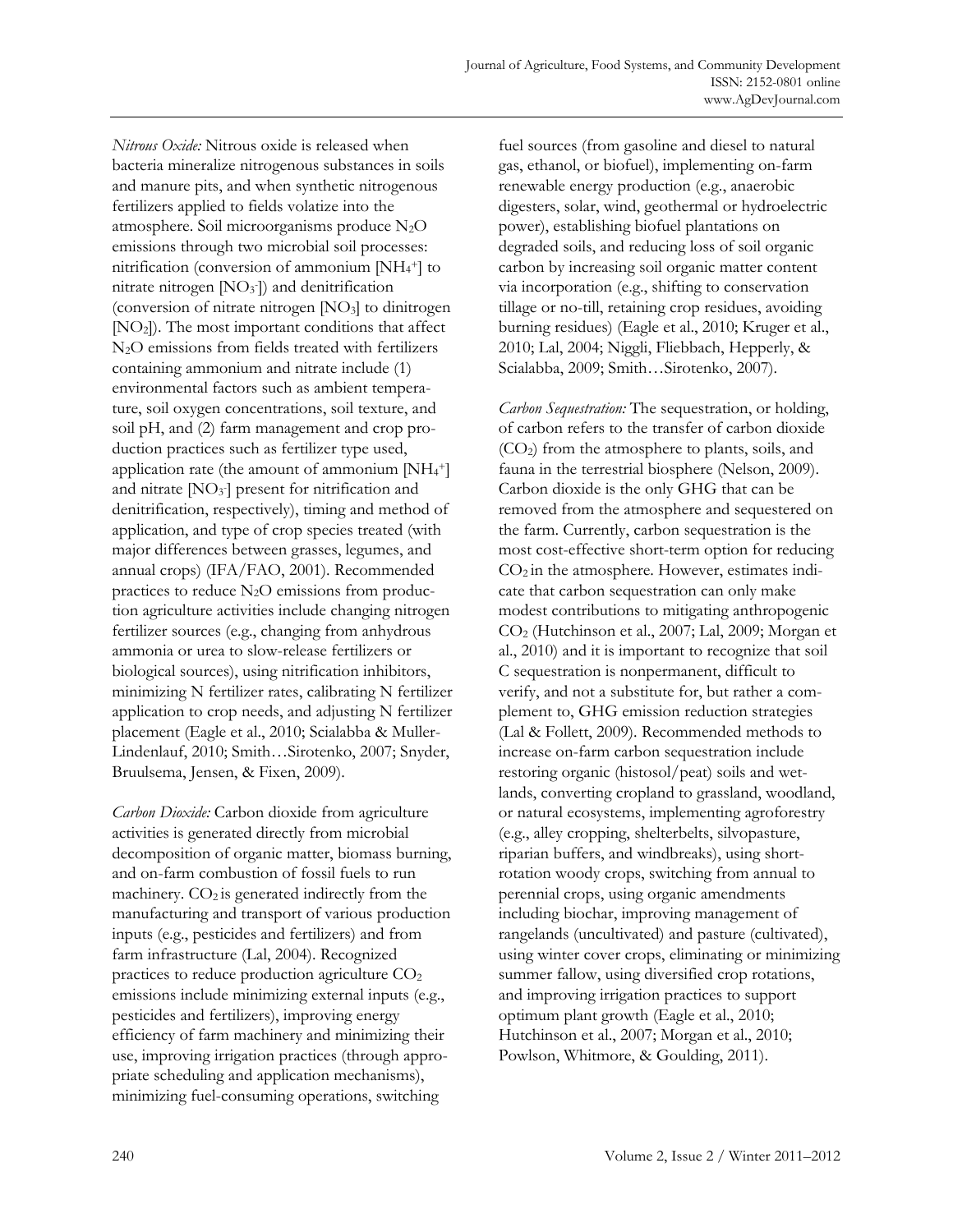# **Variability of Agriculture Emissions: The Uncertain Science**

The science of agriculture GHG mitigation is inexact and the uncertainties associated with agricultural emissions range between 13% and 100% (Meridian Institute, 2011). On-farm agriculture emissions can come from mechanical sources and from nonmechanical sources (Russell, 2011). Generally, mechanical sources of GHGs those associated with purchased energy to run machinery — are easier to estimate than nonmechanical sources. Nonmechanical GHG emissions result from a variety of biochemical processes that occur in soils, air, plants, and animals. The uncertainty of nonmechanical emission sources is due to the dynamic nature of agro-ecosystems, which are influenced by many factors. Specific factors that can influence nonmechanical GHG fluxes from agricultural lands include climate, topography, land use, land cover, soil characteristics, soil management, crop management, livestock management, and input management (Moreau, Adams, Mullinix, Fallick, & Condon, 2011). The science around agroecosystem GHG emissions is further complicated because agricultural land acts both as a source and a sink for GHGs. This balance between GHG emissions and removal on agriculture land varies over time and space, and current estimates are uncertain (Smith…Sirotenko, 2007).

# **Agriculture GHG Emission Inventories: One Manages What One Measures**

The measurement, reporting, and verification (MRV) of GHG emissions through inventories is considered fundamental to emissions management and reductions because it quantifies emission rates and provides essential baseline data from which prioritized reduction strategies can be developed (Russell, 2011). Inventories also provide an integral part of the monitoring process by which reduction strategies can be evaluated (British Columiba Ministry of Community Sport and Cultural Development, 2010). The development, compilation, and reporting of GHG emissions are done in accordance with the UNFCCC using the IPCC quantification guidelines (Intergovernmental Panel on Climate Change, 2006). The IPCC

guidelines cover categories of emissions by sources and removal by sinks. The GHG Protocol Initiative is another key global agency working to build effective standards for GHG emission accounting and reporting (Greenhouse Gas Protocol, 2011).

*National Inventories:* In Canada, the National Inventory Report (NIR) is used to account for national GHG emissions to international agencies. It includes agricultural emissions from enteric fermentation, manure management, and direct and indirect emissions from soil (Environment Canada, 2010). In 2008, inventories indicated that Canadian agriculture accounted for approximately 8.5% of total national GHG emissions. Of the 8.5% from agriculture, 51% comes from soils, 35.5% from enteric fermentation, and 12% from manure management (Environment Canada, 2010). Agriculture emissions not included in the Canadian NIR were from on-farm fuel consumption (these emissions are accounted for in the Energy sector inventories), embedded emissions in machinery and infrastructure, land-use changes, agri-chemical manufacture and transport, biological fixation by legume-rhizobium association, methane emissions from Canadian rice production, and field burning of crop residues.

*Provincial Inventories:* In B.C., provincial GHG inventories are conducted using national and international reporting methodologies (BC Ministry of Environment, 2010a). The first, *British Columbia Greenhouse Gas Inventory Report 2007,* provides the baseline against which subsequent reports will be compared. Similar to the national emission reports, agriculture emissions inventoried include enteric fermentation, manure management, and direct and indirect emissions from soil (BC Ministry of Environment, 2010b). Provincial inventories indicate that agriculture accounts for 3.8% of total emissions: 50% from enteric fermentation, 33% from soils, and 17% from manure management. The low apparent emissions from agriculture reflect accounting methodologies that do not incorporate agriculture's full contribution to anthropogenic GHG emissions.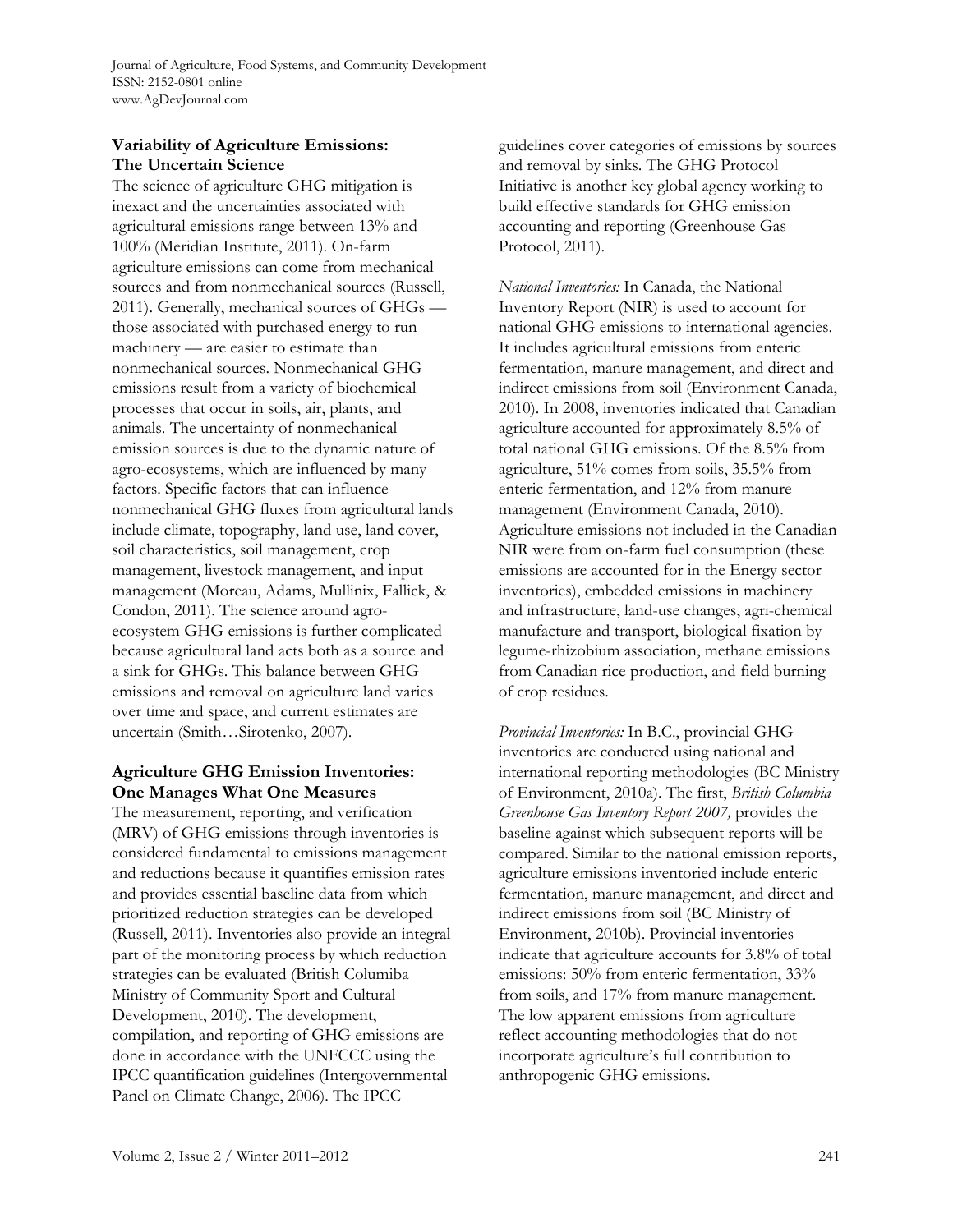*Local Government Inventories:* In contrast to provincial, national, and international emissions reporting guidelines, there are no defined protocols for local government monitoring and reporting of GHG emissions associated with agriculture. At the regional level where we live, Metro Vancouver participates in the preparation of the *Lower Fraser Valley Emission Inventory* that accounts for agriculture GHG estimates (Metro Vancouver, 2007). However, individual municipalities currently conduct assessments of GHG emissions from buildings, transportation, and solid waste only and do not account for agriculture within their Community Energy and Emissions Inventories (CEEIs). Although some municipalities collect data on enteric fermentation, these emissions are described only as "memo items" and are not included in total area emission calculations. As a result, no agriculture emission estimates are accounted for in the total reported emissions from municipalities in British Columbia (BC Ministry of Environment, 2010a). Reasons for agricultural CH4 exclusion from the municipal inventories include (1) emission values used in national estimates for manure management do not reflect variable regional or local environmental conditions; (2) variation in farm practices greatly affects manure emissions; and (3) B.C. lacks systematic observation and measurement of various farm practices. For  $N_2O$ , the main reason for exclusion is a lack of information at the local level.

# **Discussion**

Food system planning is confronted with the daunting challenge of mitigating and adapting to climate change while simultaneously ensuring food security, economic prosperity, community development, human health, and the advancement of sustainable agri-food systems. The uncertain science of agriculture GHG mitigation poses a unique challenge for food system mitigation and adaptation planning. This uncertainty, and the fact that there is no globally applicable list of mitigating practices, highlights the importance for local governments and food system planners to identify regional sources of emissions and factors affecting them and then to identify opportunities for improved efficiencies and prioritize early action

items. Furthermore, long-term climate change policy decisions by governments are mandating significant GHG emissions reductions in all sectors of human enterprise. Food system planning that does not address GHG mitigation and adaptation will be vulnerable to anticipated climate changes and to the political, economic, and social repercussions of not doing so.

Ultimately, climate change mitigation within the agricultural sector must occur at the local level through the combined efforts of farmers, nongovernment organizations, communities, scientists, industry, planners, and local governments. Planning for agriculture mitigation requires developing strategies that strengthen agricultural GHG inventories and identifying and prioritizing regionally appropriate actions that reduce GHGs. As part of this, it is essential to conduct research related to agriculture, economics, and policy.

Generally, agriculture GHG emissions inventories tend to give a diminished impression of the sector's impact because many emission sources are either accounted for in other inventories (e.g., on-farm fuel consumption is accounted for in the energy inventory) or not at all (e.g., embedded emissions in machinery and infrastructure). Despite the challenges and uncertainties associated with obtaining agriculture emissions data, not accounting for them in municipal inventories means there is no baseline data from which prioritized and place-specific reduction strategies can be identified, let alone promoted. Furthermore, excluding agriculture from GHG inventories suggests to the local government and the agriculture communities within their jurisdiction that GHG mitigation in agriculture is not pertinent and pressing, when indeed it is.

A number of important agricultural research questions that need to be answered have been identified (Pretty et al., 2010) and some that are specific to mitigation include exploring (1) how can global food production be increased while simultaneously reducing emissions, (2) what do low input production or carbon-neutral systems look like and how can they be designed, and (3) how can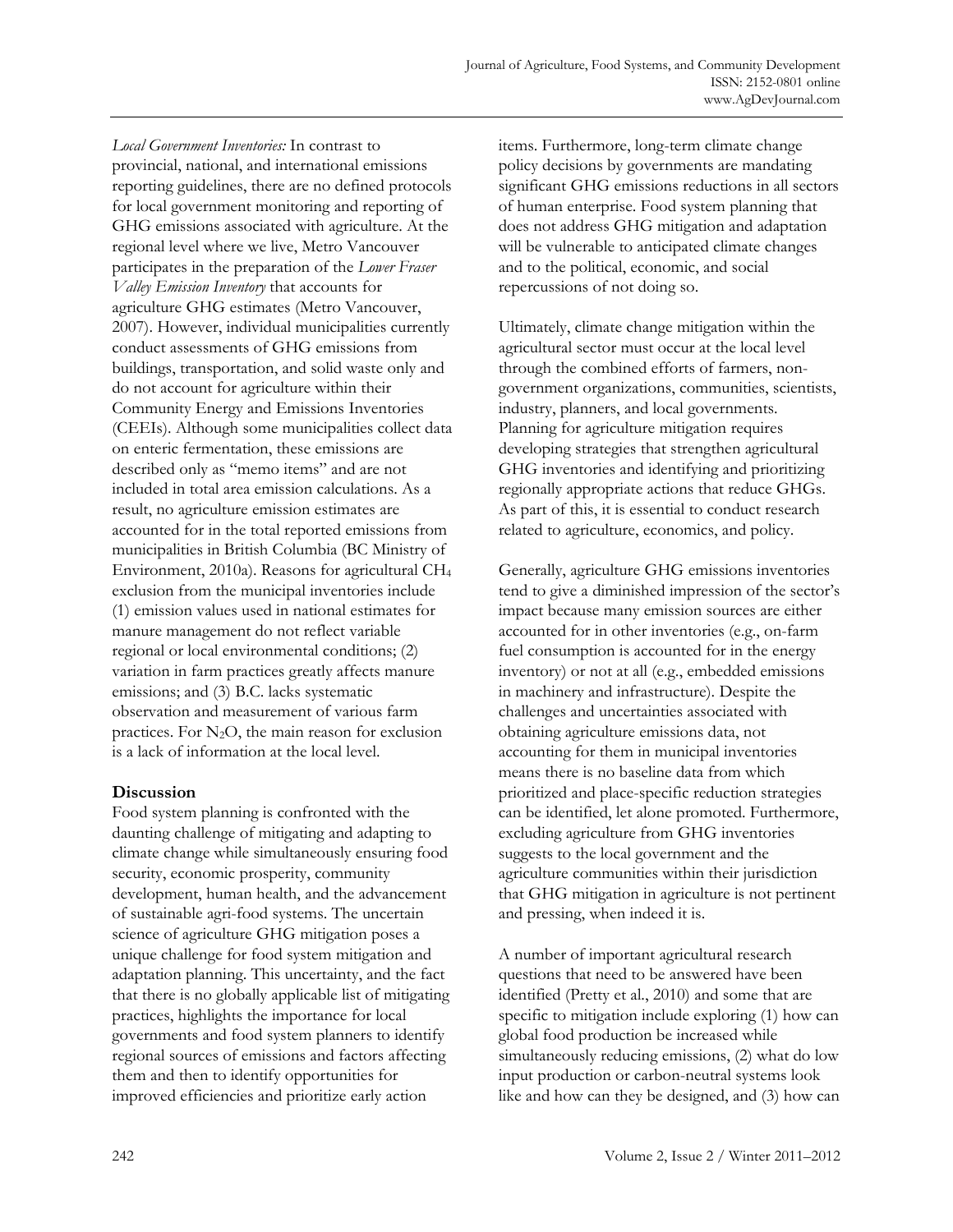crop breeding, new technologies, improved agronomic practices, and integrated cropping systems improve mitigation efforts?

Economic drivers, barriers, and implications of climate change mitigation need to be explored further at local levels. Financial incentives, investment policies, and other market mechanisms (such as carbon trading, carbon taxes, offset markets, payment for environmental services, and preferential support for local agri-food systems) are examples of tools and strategies that may assist farmers in adopting regionally appropriate mitigation practices that may be otherwise costprohibitive. However, research is vitally needed to determine the potential impacts of such strategies and to understand under what circumstances such strategies achieve the greatest economic, societal, and environmental good. Early investment in mitigation and adaptation actions is essential to building long-term resilience of the sector (Meridian Institute, 2011).

Policy plays an essential role in enabling climate change mitigation within the agricultural sector. However, understanding and navigating policy and regulatory constructs are supremely complicated due to the interacting influences and directives of policies (some climate-focused and others not) that directly affect agriculture (see Moreau, Moore, & Mullinex, 2012, in this issue). Analyzing policy at the local level is critical to agricultural climate change planning in order to identify key influencing policies that will directly or indirectly affect mitigation strategies (Smith…Towprayoon, 2007). Furthermore, policy synergies, conflicts, and contradictions need to be understood.

# **Conclusions**

The agricultural sector is vital to sustainable human existence, and therefore we cannot ignore the real and substantial role that agriculture plays in GHG emissions nor the potentially catastrophic effects on food security and sustainability if planning for the sector does not consider climate changes. In summarizing the scientific information relating to agriculture GHG mitigation, we hope to have presented and framed the pertinent information

necessary for local food system planners to begin to make planning decisions that are informed and appropriate relative to climate change and agrifood systems. We also hope that this review and subsequent discussions will prompt local agri-food system planners to advocate for the information and resources they need to accomplish the critically important task of promoting the mitigation of production agriculture's GHG emissions at the local level. Finally, because the science around production agriculture and climate change denies conclusive direction, we cannot delay: time is of the essence. Community and regional planners must begin to address sustainable agri-food systems and greenhouse gas mitigation.

#### **Acknowledgements**

We are grateful to Erik Karlsen, Arthur Fallick, Caitlin Dorward, and Theresa Dunystee for their technical advice and feedback.

# **References**

| British Columbia Ministry of Community, Sport and |
|---------------------------------------------------|
| Cultural Development. (2010). Community-wide      |
| climate action planning. Retrieved from           |
| http://www.toolkit.bc.ca/cw-actionplanning        |

British Columbia Ministry of Environment. (2010a). *Technical methods and guidance document for 2007 CEEI reports: Community Energy and Emissions Inventory (CEEI) Initiative*. Retrieved from [http://www.env.gov.bc.ca/cas/mitigation/ceei/](http://www.env.gov.bc.ca/cas/mitigation/ceei/CEEI_TechMethods_Guidance_final.pdf) CEEI TechMethods Guidance final.pdf

British Columbia Ministry of Environment. (2010b). *British Columbia Greenhouse Gas Inventory report.* Retrieved April 4, 2011, from [http://www.env.gov.bc.ca/cas/mitigation/ghg\\_](http://www.env.gov.bc.ca/cas/mitigation/ghg_inventory/index.html)

inventory/index.html

- Climate Action Initiative. (2011). *Climate Action Initiative, BC Agriculture & Food.* Retrieved August 23, 2011, from http://www.bcagclimateaction.ca
- "Common Questions About MtCO2." (2008). MtCO2e — Metric Tonne Carbon Dioxide Equivalent. Retrieved Feb. 28, 2012, from http://www.mtco2e.com
- Eagle, A. J., Henry, L. R., Olander, L. P., Haugen-Kozyra, K., Millar, N., & Roberton, G. P. (2010). *Greenhouse gas mitigation potential of agricultural land management in the United States: A synthesis of the*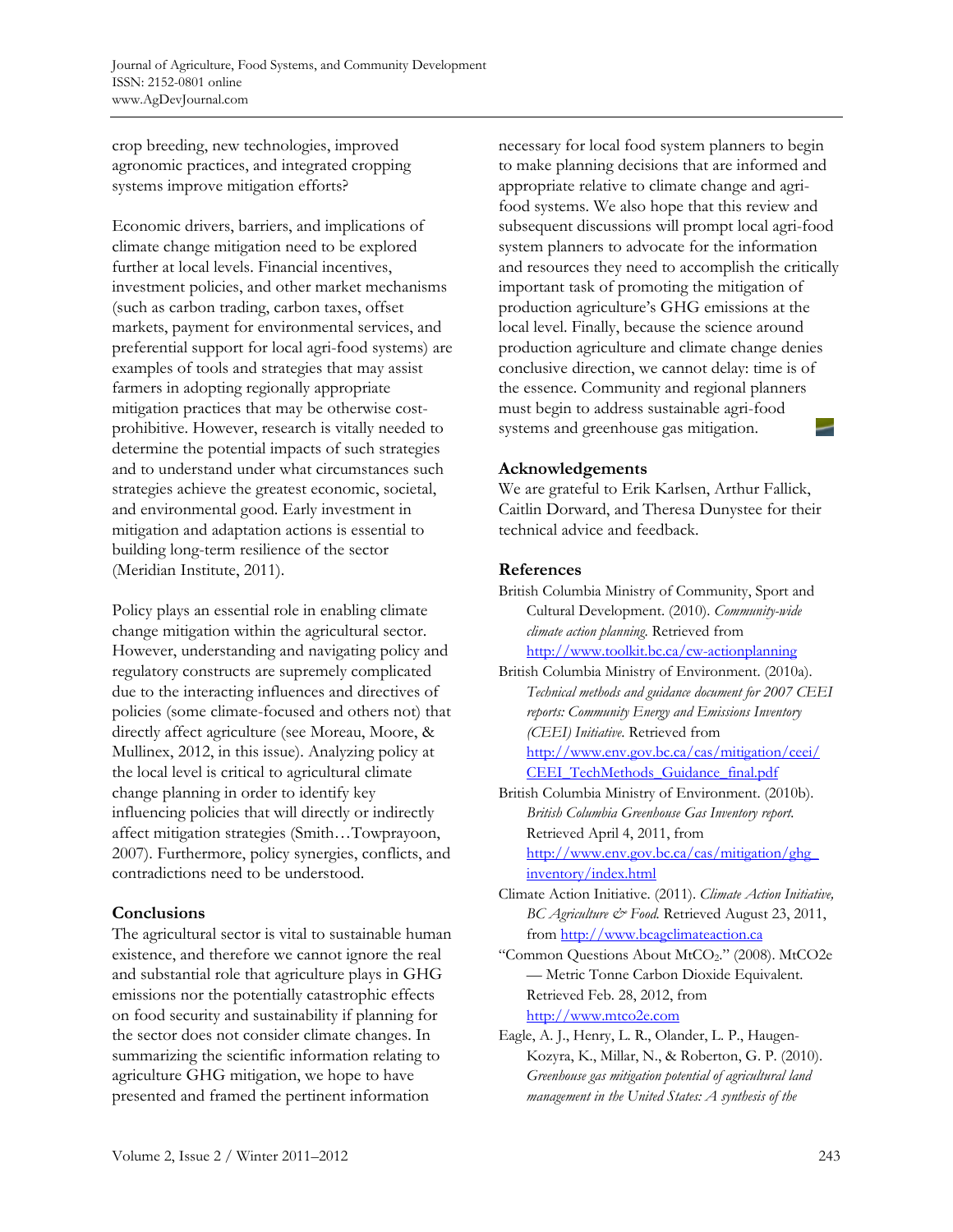*literature*. Technical Working Group on Agricultural Greenhouse Gases (T-AGG) Report. Nicholas Institute for Environmental Policy Solutions. [Retrieved from http://nicholasinstitute.duke.edu/](http://nicholasinstitute.duke.edu/ecosystem/land/TAGGDLitRev)  ecosystem/land/TAGGDLitRev

Environment Canada. (2010). *National Inventory Report 1990-2008: Greenhouse gas sources and sinks in Canada.* Retrieved April 2, 2011, from [http://www.ec.gc.ca/Publications/default.asp?lang](http://www.ec.gc.ca/Publications/default.asp?lang=En&xml=492D914C-2EAB-47AB-A045-C62B2CDACC29) =En&xml=492D914C-2EAB-47AB-A045- C62B2CDACC29

Forster, P., Ramaswamy, V., Artaxo, T., Berntsen, R., Betts, D., Fahey,…Van Dorland, R. (2007). Changes in atmospheric constituents and in radiative forcing. In S. Solomon, D. Qin, M. Manning, Z. Chen, M. Marquis, K. B. Averyt, M. Tignor, & H. L. Miller (Eds.). *Climate Change 2007: The Physical Science Basis* (Contribution of Working Group I to the Fourth Assessment Report of the Intergovernmental Panel on Climate Change) (pp. 129-234). Cambridge, U.K.: Cambridge University Press. Retrieved from http://www.ipcc.ch/publications\_and\_data/public

ations ipcc fourth assessment report wg1 report \_the\_physical\_science\_basis.htm

- Greenhouse Gas Protocol, The. (2011). *The Greenhouse Gas Protocol Initiative.* Retrieved April 7, 2011, from http://www.ghgprotocol.org
- Holt-Giménez, E. (2002). Measuring farmers' agroecological resistance after Hurricane Mitch in Nicaragua: A case study in participatory, sustainable land management impact monitoring. *Agriculture, Ecosystems & Environment*, *93*(1-3), 87-105. [http://dx.doi.org/10.1016/S0167-8809\(02\)00006-3](http://dx.doi.org/10.1016/S0167-8809(02)00006-3)

Hutchinson, J. J., Campbell, C. A., & Desjardins, R. L. (2007). Some perspectives on carbon sequestration in agriculture. *Agriculture and Forest Meteorology*, *142*(2-4), 288-302.

http://dx.doi.org/10.1016/j.agrformet.2006.03.030

- Intergovernmental Panel on Climate Change (IPCC). (2006). *2006 IPCC guidelines for National Greenhouse Gas Inventories.* Retrieved July 2, 2011, from http://www.ipcc-nggip.iges.or.jp/public/2006gl/
- Intergovernmental Panel on Climate Change (IPCC). (2007a). Summary for Policymakers. In S. S. Solomon, D. Qin, M. Manning, Z. Chen, M. Marquis, K. B. Averyt, M.Tignor & H. L. Miller (Eds.). *Climate Change 2007: The Physical Science Basis*

(Contribution of Working Group I to the Fourth Assessment Report of the Intergovernmental Panel on Climate Change). Cambridge University Press, Cambridge, U.K., and New York, NY, USA. [Retrieved from http://www.ipcc.ch/publications](http://www.ipcc.ch/publications_and_data/ar4/wg1/en/spm.html) and data/ar4/wg1/en/spm.html

Intergovernmental Panel on Climate Change (IPCC). (2007b). Climate Change 2007: Synthesis Report. In S. S. Solomon, D. Qin, M. Manning, Z. Chen, M. Marquis, K. B. Averyt, M.Tignor & H. L. Miller (Eds.). *Climate Change 2007: The Physical Science Basis* (Contribution of Working Group I to the Fourth Assessment Report of the Intergovernmental Panel on Climate Change). Cambridge University Press, Cambridge, U.K., and New York, NY, USA. [Retrieved from http://www.ipcc.ch/publications](http://www.ipcc.ch/publications_and_data/ar4/syr/en/main.html) and data/ar4/syr/en/main.html

- International Fertilizer Association (IFA) & the Food and Agriculture Organization of the United Nations (FAO). (2001). *Global estimates of gaseous emissions of NH3, NO and N2O from agricultural land.* Rome: United Nations FAO. Retrieved from [http://www.fao.org/docrep/004/y2780e/](http://www.fao.org/docrep/004/y2780e/y2780e00.HTM) y2780e00.HTM
- Jenkinson, D. (2010). *Climate change: A brief introduction for scientists and engineers or anyone else who has to do something about it.* Rothamsted Research. Retrieved from http://www.rothamsted.ac.uk/Research/ [Centres/Content.php?Section=Research&Page=](http://www.rothamsted.ac.uk/Research/Centres/Content.php?Section=Research&Page=ClimateChangeReview) ClimateChangeReview
- Klein, R., Schipper, L., & Dessai, S. (2005). *Integrating mitigation and adaptation into climate and development policy: Three research questions.* Environmental Science and Policy 8(6), 579-588.

http://dx.doi.org/10.1016/j.envsci.2005.06.010

- Kruger, C., Yorgey, G., Chen, S., Collins, H., Feise, C., Frear, C.,…Stöckle, C. (2010). *Climate friendly farming: Improving the carbon footprint of agriculture in the Pacific Northwest* (CSANR Research Report 2010- 001). Washington State University. Retrieved July 2, [2011, from http://csanr.wsu.edu/pages/Climate\\_](http://csanr.wsu.edu/pages/Climate_Friendly_Farming_Final_Report/) Friendly\_Farming\_Final\_Report/
- Lal, R. (2004). Carbon emission from farm operations. *Environment International*, *30*(7), 981-990. http://dx.doi.org/10.1016/j.envint.2004.03.005
- Lal, R. (2009). Sequestering atmospheric carbon dioxide. *Critical Reviews in Plant Science*, *28*(3), 90-96. http://dx.doi.org/10.1080/07352680902782711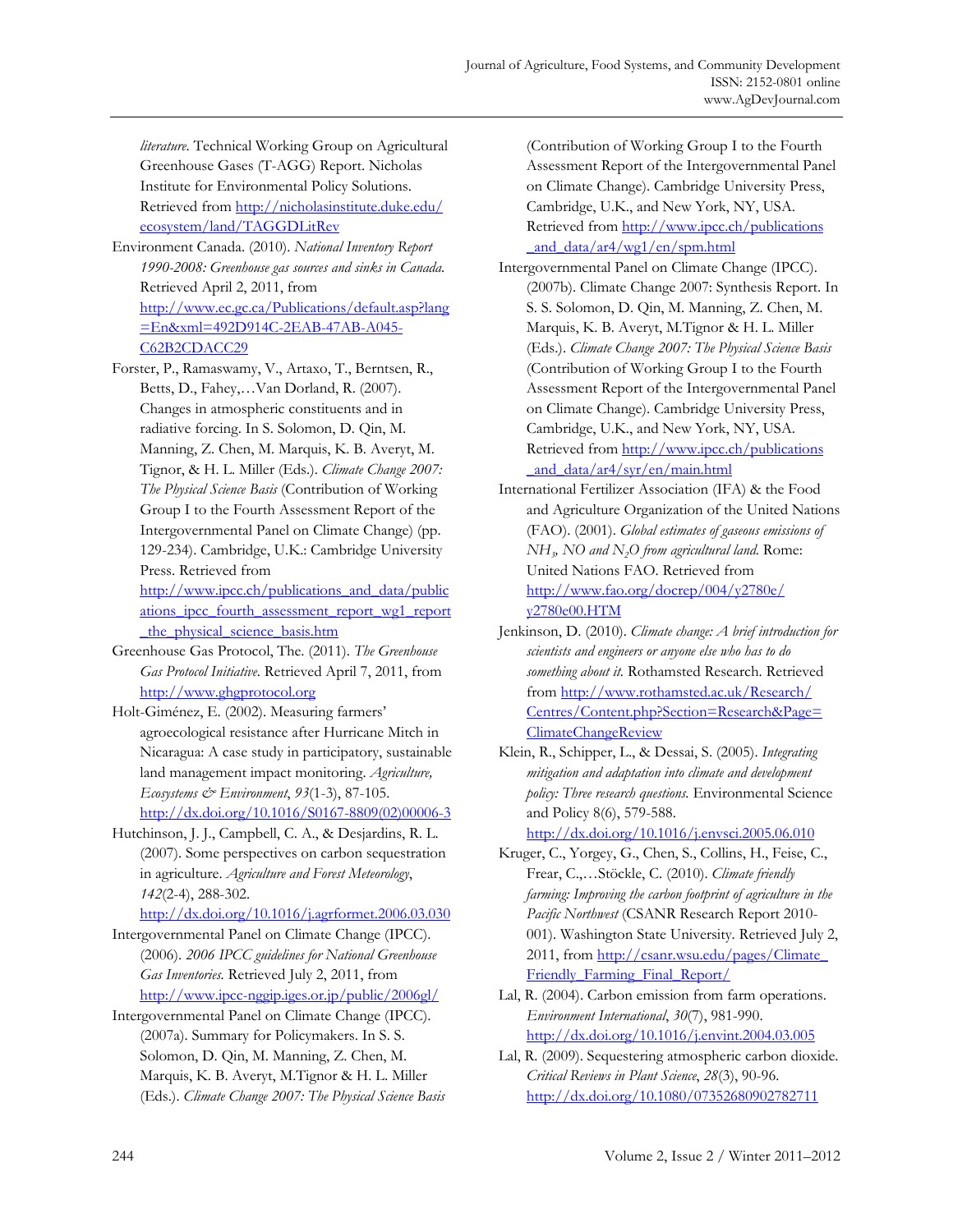- Lal, R., & Follett, R. (2009). *Soil carbon sequestration and the greenhouse effect* (2nd ed.). Madison, WI, USA: Soil Science Society of America Special Publication.
- Meridian Institute. (2011, June). *Agriculture and climate change: A scoping report*. Washington, D.C., USA: Author. Retrieved from http://www.climateagriculture.org/
- Metro Vancouver. (2007). *2005 Lower Fraser Valley air emissions inventory & forecast and backcast: Executive Summary.* Retrieved from http://www.metrovancouver.org/about/ [publications/Publications/ExecSummary\\_](http://www.metrovancouver.org/about/publications/Publications/ExecSummary_2005_LFV.pdf)  2005\_LFV.pdf
- Moreau, T. L., Adams, T., Mullinix, K., Fallick, A., & Condon, P. M. (2011). Recommended practices for climate-smart urban and peri-urban agriculture. *AESOP 2nd European Sustainable Food Planning Conference Proceedings*.
- Moreau, T. L., Moore, J., & Mullinix, K. (2012). Planning for climate action in British Columbia, Canada: Putting agricultural greenhouse gas mitigation on local government agendas. *Journal of Agriculture, Food Systems, and Community Development.* Advance online publication.

http://dx.doi.org/10.5304/jafscd.2012.022.008

- Morgan, J. A., Follett, R. F., Allen, L. H., Del Grosso, S., Derner, J. D., Dijkstra, F.,…Schoeneberger, M. M. (2010). Carbon sequestration in agricultural lands of the United States. Journal of Soil and Water Conservation, 65(1), 6A-13A. http://dx.doi.org/10.2489/jswc.65.1.6A
- Nelson, G. C. (Ed.). (2009). *Agriculture and climate change: An agenda for negotiation in Copenhagen*. Washington, D.C., USA: International Food Policy Research [Institute. Retrieved from http://www.ifpri.org/](http://www.ifpri.org/publication/agriculture-and-climate-change) publication/agriculture-and-climate-change
- Niggli, U., Fliebbach, A., Hepperly, P., & Scialabba, N. (2009). *Low greenhouse gas agriculture: Mitigation and adaptation potential of sustainable farming solutions*. Food and Agriculture Organization of the United Nations.
- Paustian, K., Babcock, B. A., Kling, C., Hatfield, J., Lal, R., McCarl, B. A.,...Zilberman, D. (2004). *Agricultural mitigation of greenhouse gases: Science and policy options*. CAST (Council on Agricultural Science and Technology). Retrieved from [http://www.netl.doe.gov/publications/](http://www.netl.doe.gov/publications/proceedings/01/carbon_seq/4C2.pdf)  proceedings/01/carbon\_seq/4C2.pdf
- Pimm, S. L. (1984). The complexity and stability of ecosystems. *Nature*, *307*(5949), 321-326. http://dx.doi.org/10.1038/307321a0
- Powlson, D. S., Whitmore, A. P., & Goulding, K. W. T. (2011). Soil carbon sequestration to mitigate climate change: A critical re-examination to identify the true and the false. *European Journal of Soil Science*, *62*(1), 42-55. http://dx.doi.org/10.1111/j.1365- 2389.2010.01342.x
- Pretty, J., Sutherland, W. J., Ashby, J., Auburn, J., Baulcombe, D., Bell, M.,…Pilgrim, S. (2010). The top 100 questions of importance to the future of global agriculture. *International Journal of Agricultural Sustainability*, *8*(4), 219-236.

http://dx.doi.org/10.3763/ijas.2010.0534

- Russell, S. (2011). *Corporate greenhouse gas inventories for the agricultural sector: Proposed accounting and reporting steps* (WRI working paper). Washington, D.C., USA: World Resources Institute. Retrieved from http://www.wri.org/publication/corporate-ghginventories-for-the-agricultural-sector
- Scialabba, N., & Muller-Lindenlauf, M. (2010). Organic agriculture and climate change. *Renewable Agriculture and Food Systems*, *25*(2), 158-169. http://dx.doi.org/10.1017/S1742170510000116
- Smith, P., Martino, D., Cai, Z., Gwary, D., Janzen, H., Kumar, P., McCarl, B.,…Sirotenko, O. P. (2007). Agriculture. In B. Metz, O. R. Davidson, P. R. Bosch, R. Dave, L. A. Meyer (Eds.), *Climate Change 2007: Mitigation, Contribution of Working Group III to the Fourth Assessment Report of the Intergovernmental Panel on Climate Change* (pp. 497–540). Cambridge, United Kingdom, and New York: Cambridge University Press.
- Smith, P., Martino, D., Cai, Z., Gwary, D., Janzen, H., Kumar, P., McCarl, B.,… Towprayoon, S. (2007). Policy and technological constraints to implementation of greenhouse gas mitigation options in agriculture. *Agriculture, Ecosystems & Environment*, *118*(1-4), 6-28. http://dx.doi.org/10.1016/j.agee.2006.06.006
- Smith, P., Martino, D., Cai, Z., Gwary, D., Janzen, H., Kumar, P.,…Smith, J. (2008). Greenhouse gas mitigation in agriculture. *Philosophical Transactions of the Royal Society B: Biological Sciences*, *363*(1492), 789 - 813. http://dx.doi.org/10.1098/rstb.2007.2184